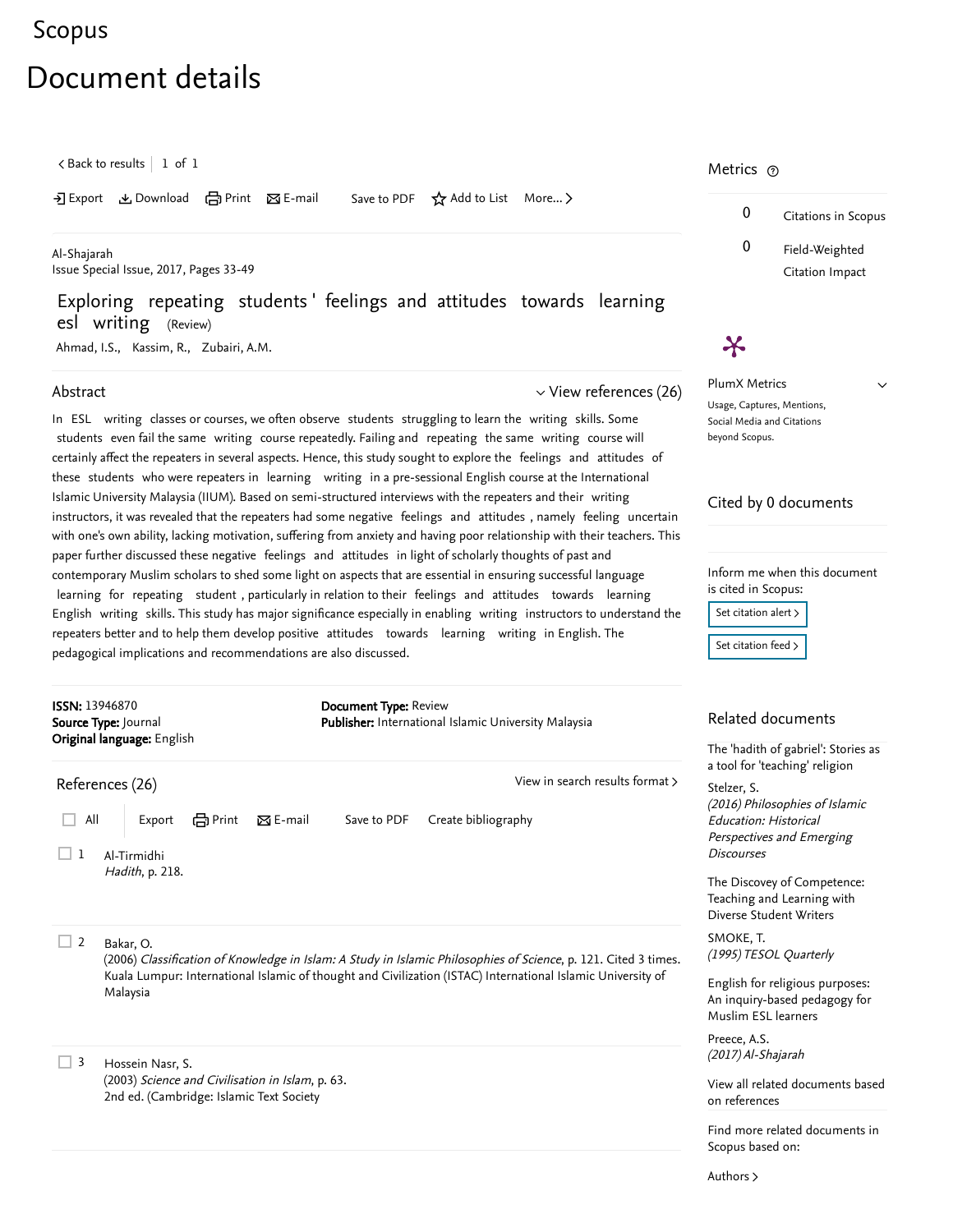| 4         | Sharifi, H.<br>Ibnu khaldun's thoughts in the context of the sociology of education<br>(1985) Muslim Education Quarterly, 2 (3), pp. 3-26.                                                                                                              |
|-----------|---------------------------------------------------------------------------------------------------------------------------------------------------------------------------------------------------------------------------------------------------------|
| $\vert$ 5 | Bakar, O.<br>(2006) Classification of Knowledge in Islam: A Study in Islamic Philosophies of Science, p. 123. Cited 3 times.<br>Kuala Lumpur: International Islamic of Thought and Civilization (ISTAC) International Islamic University of<br>Malaysia |
| 6         | Al-Rahman al-Naqib, A.<br>Avicienna (370?-428 ah-980?-1037 ad<br>(1993) Prospects: The Quarterly Review of Comparative Education, XXIII, 1 (2), pp. 53-69.                                                                                              |
| 7         | Muhammad Naquib Al-Attas, S.<br>(1991) The Concept of Education in Islam, pp. 1-33.<br>Kuala Lumpur: International Institute of Islamic Thought and Civilization (ISTAC) International Islamic<br>University Malaysia                                   |
| 8         | Wicaksono, W.<br>(2012) Konsep Pembelajaran Menurut Imam Al-Ghazali Dan Imam Al-Zarnuji (Sebuah Telaah Komparatif)<br>(Undergraduate, pp. 33-54.<br>thesis, IAIN Walisongo                                                                              |
| 9         | Houchen, D.<br>Stakes Is High: Culturally Relevant Practitioner Inquiry with African American Students Struggling to Pass<br>Secondary Reading Exit Exams, 12, p. 2016.<br>Urban Education. 2012, accessed August<br>http://uex.sagepub.com             |
| 10        | Budny, D., Tartt, J.<br>Do Engineering Students Fail because They Don't Know How to Fail?, 12, p. 2016.<br>accessed August<br>www.computer.org/csdl/proceedings/fie/2009/4715/00/05350555.pdf                                                           |
| 11        | Mohideen Mohamed Ali, H.<br>Second language teaching and learning from an islamic perspective<br>(1999) Muslim Education Quarterly, 16 (2), pp. 47-54. Cited 3 times.                                                                                   |
| 12        | Hashim, R.<br>Islamization of the curriculum<br>(1999) The American Journal of Islamic Social Sciences, 16 (2), pp. 27-43. Cited 7 times.                                                                                                               |
| 13        | Hamka<br>(1982) Peribadi, p. 67.<br>Jakarta: Bulan Bintang                                                                                                                                                                                              |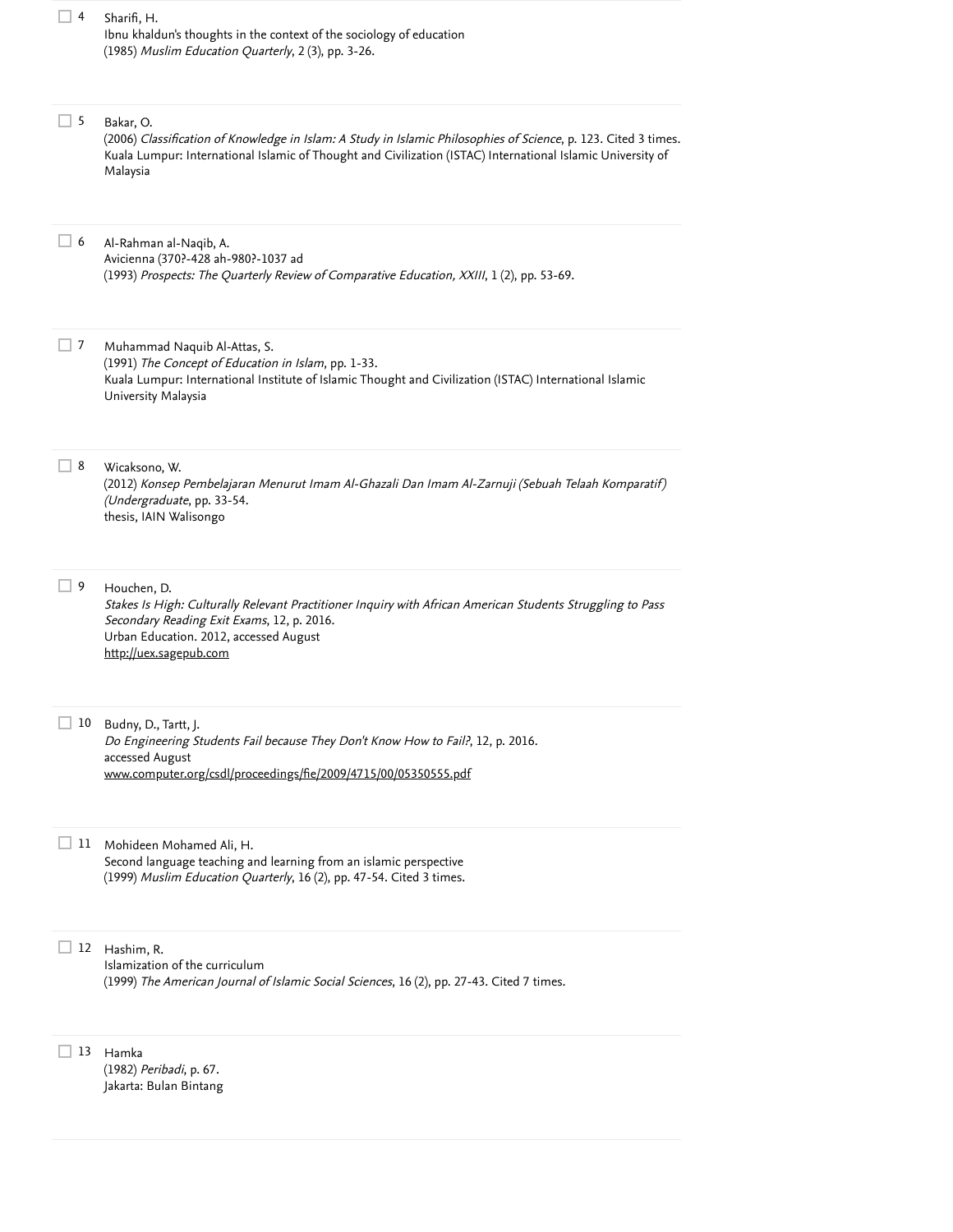|    | 14 Rahmat, S.<br>Konsep Percaya Diri Dalam Al-Quran Menurut Hamka Dalam Tafsir Al-Azhar Dan Relevansinya Dengan<br>Tujuan Pendidikan Islam, p. 19.<br>undergraduate thesis, Universitas Islam Negeri Sunan Kalijaga, 2015                                                                                                                                                          |
|----|------------------------------------------------------------------------------------------------------------------------------------------------------------------------------------------------------------------------------------------------------------------------------------------------------------------------------------------------------------------------------------|
| 15 | Al-Zarnuji, I.<br>(2000) Instruction of the Student: The Method of Learning, pp. 19-21. Cited 5 times.<br>(Ta'lim al-Muta'allim Tariq al-Ta'allum), trans. G. E. Von Grunebaum and Theodora M. Abel (Chicago: The<br>Starlatch Press                                                                                                                                               |
|    | 16 Huwari, I.<br>Writing apprehension in english among jordanian postgraduate students at university utara Malaysia<br>(2011) Academic Research International 1, 2, pp. 190-198. Cited 3 times.                                                                                                                                                                                    |
| 17 | Khaled, A.<br>Until They Change Themselves. Cited 2 times.<br>Al-Kalima VIII, no. 2 (April 2006):1-5, accessed August 27, 2016<br>www.alkalima.com/?page=Archives&yol8&issue=2&id=101                                                                                                                                                                                              |
|    | 18 Hafiz, I.<br>(2007) Jami At-Tirmidhi<br>4, trans. Abu Khaliyl (Riyadh: Maktaba Darussalam                                                                                                                                                                                                                                                                                       |
| 19 | ZAMEL, V.<br>Responding to Student Writing<br>(1985) TESOL Quarterly, 19 (1), pp. 79-101. Cited 186 times.<br>doi: 10.2307/3586773<br>View at Publisher                                                                                                                                                                                                                            |
| 20 | Thompson, S., Frances Randsell, M., Keiko Rousseau, C.<br>Effective teachers in urban school settings: Linking teacher disposition and student performance on<br>standardized Tests<br>(2005) Journal of Authentic Learning, 2 (1). Cited 8 times.<br>Accessed August 12, 2016<br>https://suny-dspace.longsight.com/bitstream/handle/1951/6596/thompson.pdf?sequence=1&isAllowed=y |
|    | 21 Joseph, M.<br>Uninvolved = poor writers<br>(1987) College Teaching, 35 (1).<br>accessed August 12, 2016<br>http://scholarcommons.usf.edu/cgi/viewcontent.cgi?article=1167&context=eng_facpub                                                                                                                                                                                    |
| 22 | Hashim, R.<br>Islamization of the curriculum<br>(1999) The American Journal of Islamic Social Sciences, 16 (2), pp. 27-43. Cited 7 times.                                                                                                                                                                                                                                          |

Al-Zarnuji, I.

23

Starlatch Press

(2000) *Instruction of the Student: The Method of Learning*, p. 30. Cited 5 times.

(Ta'lim al-Muta'allim Tariq al-Ta'allum), trans. G. E. Von Grunebaum and Theodora M. Abel (Chicago: The

[Cited 5 times](https://www.scopus.com/search/submit/citedby.uri?eid=2-s2.0-85039922475&refeid=2-s2.0-84979719028&src=s&origin=reflist&refstat=dummy)